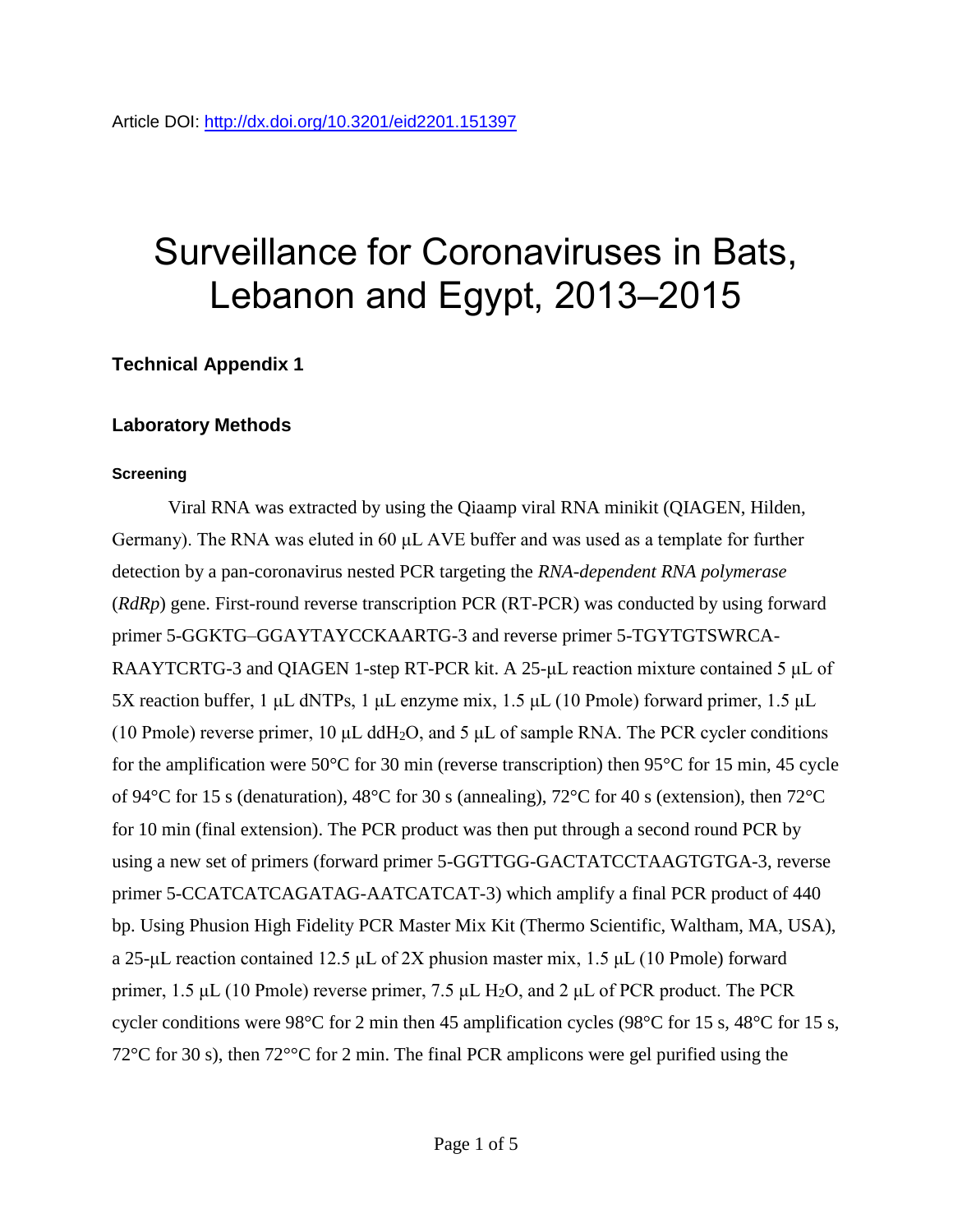QIAquick gel purification kit (QIAGEN) and analyzed by sequencing (*1*). The *upE* quantitative reverse transcription PCR was performed as previously described (*2*).

### **Sequencing**

The second round forward and reverse primers were to sequence the purified DNA amplicons using a BigDyeR Terminator v3.1 Cycle Sequencing Kit (Applied Biosystems, Foster City, CA, USA) according to manufacturer's instructions and were further amplified for 26 cycles at 95°C for 30 s, 50°C for 15 s, and 60°C for 4 min. The reaction product was purified by exclusion chromatography in CentriSep columns (Princeton Separations, Adelphia, NJ, USA). The recovered materials were sequenced by using a 96-capillary 3730xl DNA Analyzer (Applied Biosystems). Sequences were assembled by using SeqMan DNA Lasergene 7 software (DNASTAR, Madison, WI, USA). Sequence analysis was performed by using BioEdit 7.0 and MEGA 6.0 for multiple sequence alignment and phylogenetic tree construction of applying the neighbor-joining method with Kimura's 2-parameter distance model and 1,000 bootstrap replicates (*3*,*4*).

An RT nested PCR designed specifically for this study was used for amplifying N gene sequences of HKU9-like viruses. Reaction conditions of this assay were same as the *RdRp* assay above except for the 1-step RT-PCR with outer forward primer 5- ATGTCTGGAMGGAATAAGCCCCG-3 and inner reverse primer 5- TTATTAGGATTACGDGTGCCCAT-3, and nested PCR with inner forward primer 5- GTTCAAGCAAGAATCTGACGGTT-3 and inner reverse primer 5- ACCTTCTTCACCCACCCAGTATA-3. The expect size of the second PCR product was 400

bp.

GenBank accession nos.: KT220528–KT220562, KT368821, KT581588–KT581603.

### **Serology**

A pseudo-particle neutralization assay was used to test bat serum against MERS-CoV as previously described (*5*).

### **Ethical Statement**

Ethics approval was obtained from St. Jude Children's Research Hospital Institutional Animal Use and Care Committee (Memphis, TN, USA). Swabs and tissues were tested by RT-PCR, and positive samples were sequenced.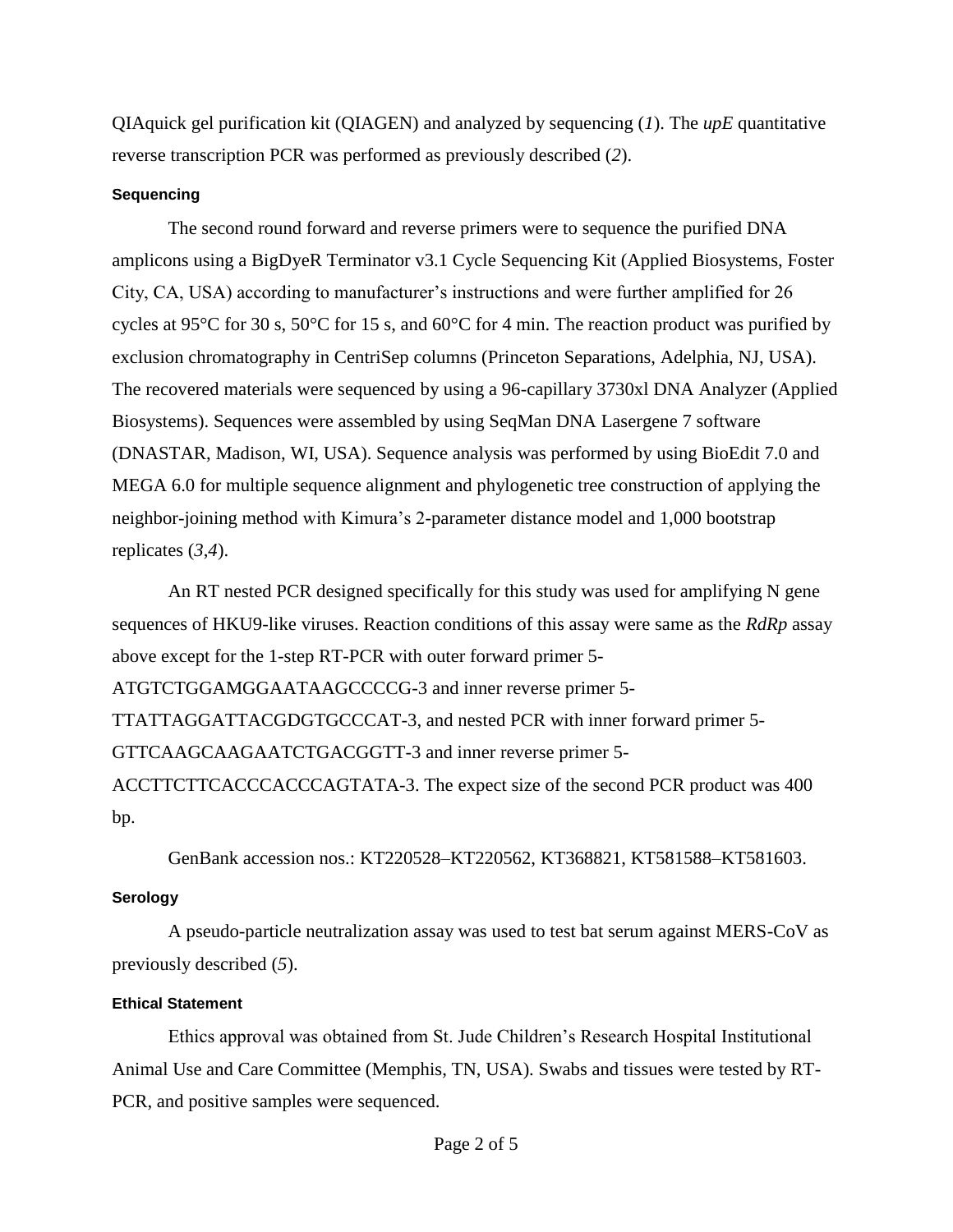#### **References**

- 1. Chu DK, Leung CY, Gilbert M, Joyner PH, Ng EM, Tse TM, et al. Avian coronavirus in wild aquatic birds. J Virol. 2011;85:12815–20. [PubMed](http://www.ncbi.nlm.nih.gov/entrez/query.fcgi?cmd=Retrieve&db=PubMed&list_uids=21957308&dopt=Abstract) <http://dx.doi.org/10.1128/JVI.05838-11>
- 2. Corman VM, Eckerle I, Bleicker T, Zaki A, Landt O, Eschbach-Bludau M, et al. Detection of a novel human coronavirus by real-time reverse-transcription polymerase chain reaction. Euro Surveill. 2012;17:20285. [PubMed](http://www.ncbi.nlm.nih.gov/entrez/query.fcgi?cmd=Retrieve&db=PubMed&list_uids=23041020&dopt=Abstract)
- 3. Tamura K, Peterson D, Peterson N, Stecher G, Nei M, Kumar S. MEGA5: molecular evolutionary genetics analysis using maximum likelihood, evolutionary distance, and maximum parsimony methods. Mol Biol Evol. 2011;28:2731–9. [PubMed](http://www.ncbi.nlm.nih.gov/entrez/query.fcgi?cmd=Retrieve&db=PubMed&list_uids=21546353&dopt=Abstract) <http://dx.doi.org/10.1093/molbev/msr121>
- 4. Hall TA. BioEdit: a user-friendly biological sequence alignment editor and analysis for Windows 95/98/NT. Nucleic Acids Symp Ser. 1999;41:95–8.
- 5. Perera RA, Wang P, Gomaa MR, El-Shesheny R, Kandeil A, Bagato O, et al. Seroepidemiology for MERS coronavirus using microneutralisation and pseudoparticle virus neutralisation assays reveal a high prevalence of antibody in dromedary camels in Egypt, June 2013. Euro Surveill. 2013;18:20574. [PubMed](http://www.ncbi.nlm.nih.gov/entrez/query.fcgi?cmd=Retrieve&db=PubMed&list_uids=24079378&dopt=Abstract) <http://dx.doi.org/10.2807/1560-7917.ES2013.18.36.20574>

| <b>Species</b>        | No bats | No. samples., type | <b>Results</b>                 | Location                         | Date     |
|-----------------------|---------|--------------------|--------------------------------|----------------------------------|----------|
| Taphozous perforatus  | 5       | 5 Serum            |                                | Abu-Rawwash, 13 km west of Cairo | Feb 2013 |
|                       |         | 5 Oral             |                                |                                  |          |
|                       |         | 5 Lung             |                                |                                  |          |
|                       |         | 5 Liver            |                                |                                  |          |
| T. perforatus         | 52      | 52 Serum           |                                | Abu-Rawwash, 13 km west of Cairo | Aug 2013 |
|                       |         | 52 Oral            |                                |                                  |          |
|                       |         | 52 Rectal          |                                |                                  |          |
| T. perforatus         | 25      | 24 Serum           |                                | Abu-Rawwash, 13 km west of Cairo | Oct 2013 |
|                       |         | 25 Oral            |                                |                                  |          |
|                       |         | 25 Rectal          |                                |                                  |          |
| Pipistrellus deserti  | 29      | 29 Serum           | 1 (HKU9-like)                  | Abu-Rawwash, 13 km west of Cairo | Feb 2013 |
|                       |         | 29 Oral            |                                |                                  |          |
|                       |         | 29 Lung            |                                |                                  |          |
|                       |         | 29 Liver           |                                |                                  |          |
| P. deserti            | 2       | 1 Serum            |                                | Abu-Rawwash, 13 km west of Cairo | Oct 2013 |
|                       |         | 2 Oral             |                                |                                  |          |
|                       |         | 2 Rectal           |                                |                                  |          |
| Rousettus aegyptiacus | 14      | 14 Serum           | 1 (murine hepatitis viru-like) | Cairo                            | Feb 2013 |
|                       |         | 14 Oral            |                                |                                  |          |
|                       |         | 14 Lung            |                                |                                  |          |
| R. aegyptiacus        | 24      | 24 Serum           | 3 (HKU9-like)                  | Abu-Rawwash, 13 km west of Cairo | Feb 2013 |
|                       |         | 24 Oral            | 2 (HKU9-like)                  |                                  |          |
|                       |         | 24 Lung            | 5 (HKU9-like)                  |                                  |          |
|                       |         | 24 Liver           |                                |                                  |          |
| R. aegyptiacus        | 5       | 4 Serum            | 4 (HKU9-like)                  | Abu-Rawwash, 13 km west of Cairo | Oct 2013 |
|                       |         | 5 Oral             |                                |                                  |          |
|                       |         | 5 Rectal           |                                |                                  |          |
| R. aegyptiacus        | 102     | 101 Serum          | 2 (HKU9-like)                  | Abu-Rawwash, 13 km west of Cairo | Oct 2014 |
|                       |         | 102 Oral           |                                |                                  |          |
| R. aegyptiacus        | 112     | 112 Serum          | 1 (HKU9-like)                  | Abu-Rawwash, 13 km west of Cairo | Nov 2014 |

**Technical Appendix 1 Table 1.** Screening for coronaviruses in bats, Egypt, 2013–2015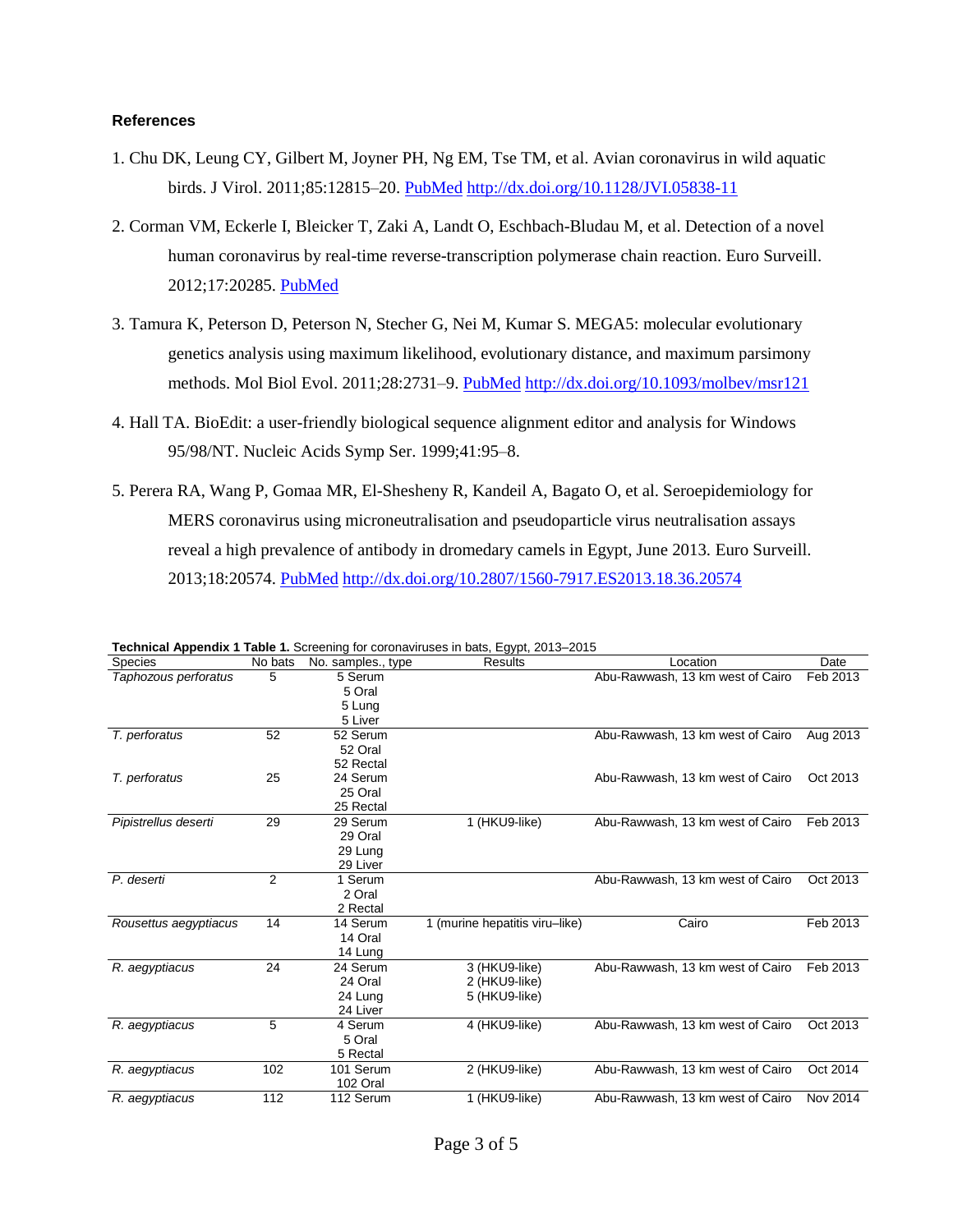| Species | No bats | No. samples., type | Results                     | ∟ocation | Date |
|---------|---------|--------------------|-----------------------------|----------|------|
|         |         | 112 Oral           |                             |          |      |
|         |         | 112 Rectal         |                             |          |      |
| Total   | 370     |                    | 19 positive samples (5.14%) |          |      |

| <b>Technical Appendix 1 Table 2.</b> Screening for coronaviruses in bats, Lebanon, 2013–2015 |  |
|----------------------------------------------------------------------------------------------|--|
|                                                                                              |  |

| <b>Species</b>            | No bats | Sample no. , type    | Result                      | Location                   | Date     |
|---------------------------|---------|----------------------|-----------------------------|----------------------------|----------|
| Rhinolophus hipposideros  | 4       | 4 Serum              |                             | Zgharta, North Lebanon     | Oct 2013 |
|                           |         | 4 Rectal             |                             |                            |          |
| Rhinolophus ferrumequinum | 1       | 1 Serum              | 1 (HKU9-like)               | Aley, Mount Lebanon        | Oct 2013 |
|                           |         | 1 Rectal             |                             |                            |          |
| Rhinolophus ferrumequinum | 2       | 2 Serum              |                             | Amchit. North Lebanon      | Oct 2013 |
|                           |         | 2 Rectal             |                             |                            |          |
| Miniopterus schribersii   | 6       | 6 Serum              |                             | Amchit, North Lebanon      | Oct 2013 |
|                           |         | 6 Rectal             |                             |                            |          |
| Rousettus aegyptiacus     | 50      | 50 Serum             | 4 (HKU9-like)               | Akkar, North Lebanon       | Oct 2013 |
|                           |         | 50 Rectal            |                             |                            |          |
| Rousettus aegyptiacus     | 1       | 1 Serum              | 1 (HKU9-like)               | Amchit, North Lebanon      | Oct 2013 |
|                           |         | 1 Rectal             |                             |                            |          |
| Rousettus aegyptiacus     | 51      | 51 Serum             | 1 (HKU9-like)               | Bisri, South Lebanon       | Oct 2013 |
|                           |         | 51 Rectal            |                             |                            |          |
| Rousettus aegyptiacus     | 34      | 34 Serum             | 3 (HKU9-like)               | Antelias, Mount Lebanon    | Oct 2013 |
|                           |         | 34 Rectal            |                             |                            |          |
| Rousettus aegyptiacus     | 21      | 21 Serum             | 5 (HKU9-like)               | Ras Keefa, North Lebanon   | Apr 2014 |
|                           |         | 21 Rectal            |                             |                            |          |
| Rousettus aegyptiacus     | 5       | $\overline{5}$ Serum |                             | Bergayel, North Lebanon    | Jun 2014 |
|                           |         | 5 Rectal             |                             |                            |          |
| Rousettus aegyptiacus     | 75      | 72 Serum             | 7 (HKU9-like)               | Tripoli, North Lebanon     | Jun 2014 |
|                           |         | 75 Rectal            |                             |                            |          |
| Rousettus aegyptiacus     | 34      | 34 Serum             | 3 (HKU9-like)               | Antelias, Mount Lebanon    | Sep 2014 |
|                           |         | 34 Rectal            |                             |                            |          |
| Rousettus aegyptiacus     | 101     | 101 Serum            |                             | Bisri, South Lebanon       | Jun 2014 |
|                           |         | 101 Rectal           |                             |                            |          |
| Rousettus aegyptiacus     | 30      | 30 Serum             |                             | Jbeil, Mount Lebanon       | Jun 2014 |
|                           |         | 30 Rectal            |                             |                            |          |
| Rousettus aegyptiacus     | 32      | 32 Serum             |                             | Edde, Mount Lebanon        | Oct 2014 |
|                           |         | 32 Rectal            |                             |                            |          |
| Rousettus aegyptiacus     | 4       | 4 Serum              |                             | Karm Saddeh, North Lebanon | Apr 2015 |
|                           |         | 4 Rectal             |                             |                            |          |
| Total                     | 451     |                      | 25 positive samples (5.54%) |                            |          |